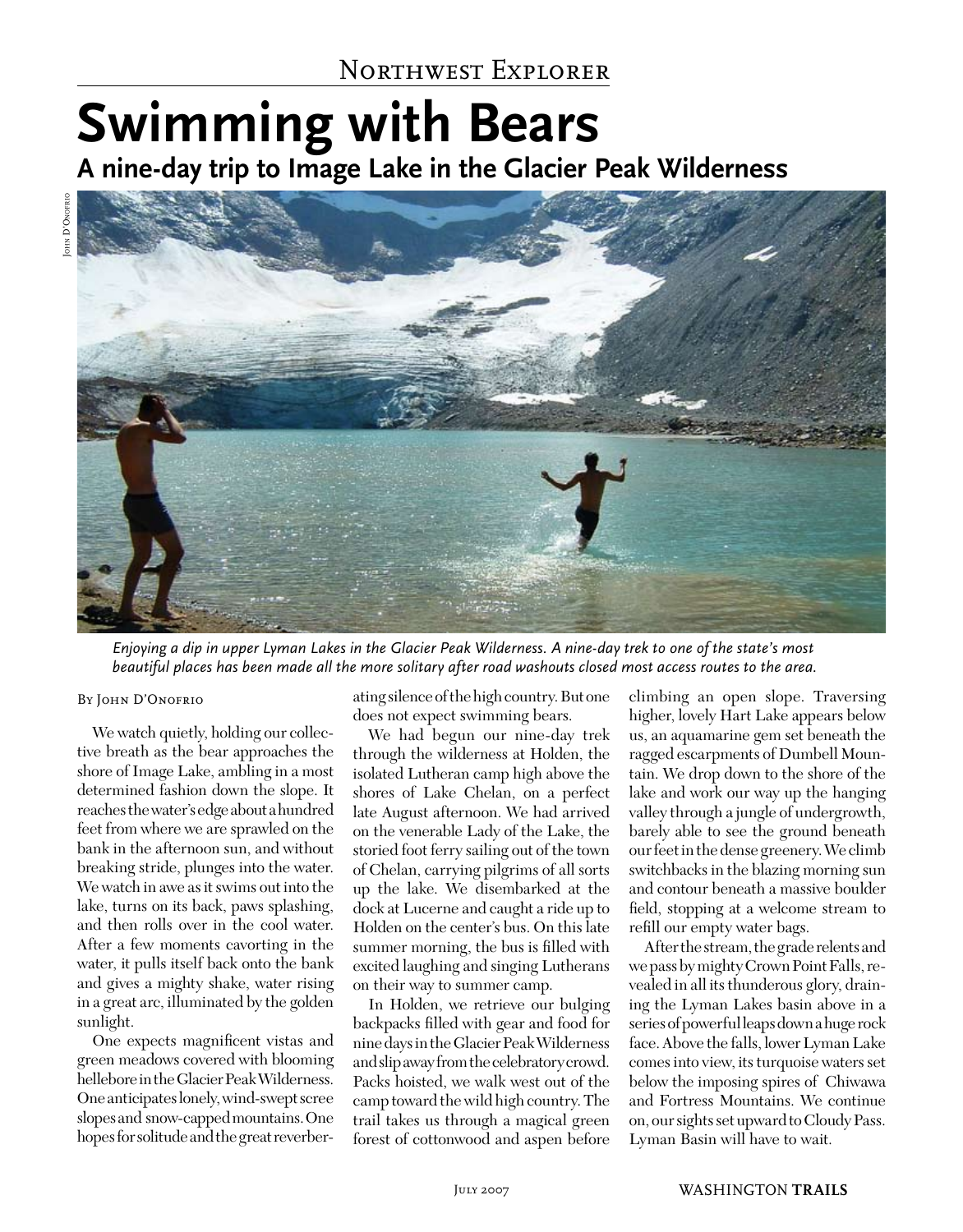Climbing above the lake, we ascend through subalpine forest on switchbacks, our packs seeming heavier with each weary step. The trees alternate with small meadows dappled with lupine and paintbrush before we emerge onto lush alpine tundra beneath the pass, slopes covered in bear grass. We set up camp on a rocky knob above the pass, beside a small patch of snow and set about melting snow for water. As we eat, the sun flares magenta over a panorama of mighty peaks. An owl swoops low over us, always a good omen. After darkness decends, we settle back among the rocks and watch meteors streak across the star-bejeweled sky. Finally, our sleeping bags call and we slip into the tent as the benevolent moon rises in the east.

The morning dawns with clear blue skies and we eat breakfast on our elegant rock patio as a cloud of flies the size and disposition of Dobermans descends. We decide to quickly break camp and push on over Cloudy Pass, greatly disappointing the flies. We descend the far side of the pass and contour up and over Suiattle Pass in the trees, eventually emerging beneath the open meadows of Miners Ridge, where we climb steep fields of blooming mountain hellebore, their gangly flower stalks bobbing in the breeze. The small creeklets we cross are filled with ethereal clouds of tiny blue butterflies. As we walk, we have to be careful not to inhale butterflies.

As we angle up higher on the green ridge, a sea of glacier-encrusted peaks reveals itself across the deep blue shadows of the Suiattle River Valley. Glacier Peak, from this perspective, is stupendous. The going is easy now as we ascend the meadows and crest a shoulder of the ridge. There below us is Image Lake, nestled in its beautiful green basin. It's been at least twenty years since I last visited this high mountain tarn—and once again it takes my breath away.

We drop our packs, pitch our tent in a green meadow below the lake with a front row view of Glacier Peak, and then make a beeline for the lake. Normally a busy place, a road washout on the more direct western approach via the Suiattle River Road has reduced the lakeside population to just the three of us. We doff our dusty clothes and plunge into the cold, clear water. After a bit of

John D'Onofrio OHN D'ONOFRIC



*Backpackers on Miners Ridge. Marmots, wildflowers and superb views are just a few of the highlights on this classic Cascades trek from Holden Village.*

splashing about accompanied by the obligatory cold water whooping we lie back in the green grass and bask in the warm afternoon sun. Not a cloud in the sky. The sensation of bare feet in the soft grass is indescribably delightful—a perfect moment.

In the midst of this reverie, the bear appears, and joins us enjoying the cool waters of Image Lake. After a half hour of bear watching we fill our water bottles at a meandering stream. The last light of day paints Glacier Peak orange and purple, and coyotes howl somewhere in the distance. Deer gather around us in the meadows. It's like being on the Discovery Channel.

The next morning is spent swimming in the lake and basking on its green shores. We rouse ourselves and hike up to the lookout cabin to gaze down into the blue depths of the Suiattle River Valley and out across the cavalcade of wild peaks. A solitary hawk circles overhead, carving lazy spirals in the

## **Trip Essentials**

### **Image Lake (via Holden)**

**Round Trip:** 29.6 miles to Image Lake, side trip to Upper Lyman Lake an additional 6 miles round trip

**Elevation Gain:** 3,670 feet in (including side trip to Upper Lyman Lake), 938 feet out.

**Hikable:** mid-July through September

**Maps:** Green Trails 112 Glacier Peak, 113 Holden, 114 Lucerne

**To get there:** Take the Lady of the Lake (or other ferries operated by the same company) from the town of Chelan up Lake Chelan to the dock at Lucerne. Call (509) 682-4584 or visit www.ladyofthelake.com for more info. There is no road access to Holden. Only certain ferry runs are met by the Holden bus, which takes you the 11 miles from the Lucerne dock to Holden, so check the schedule carefully. More info on Holden can be found at www. holdenvillage.org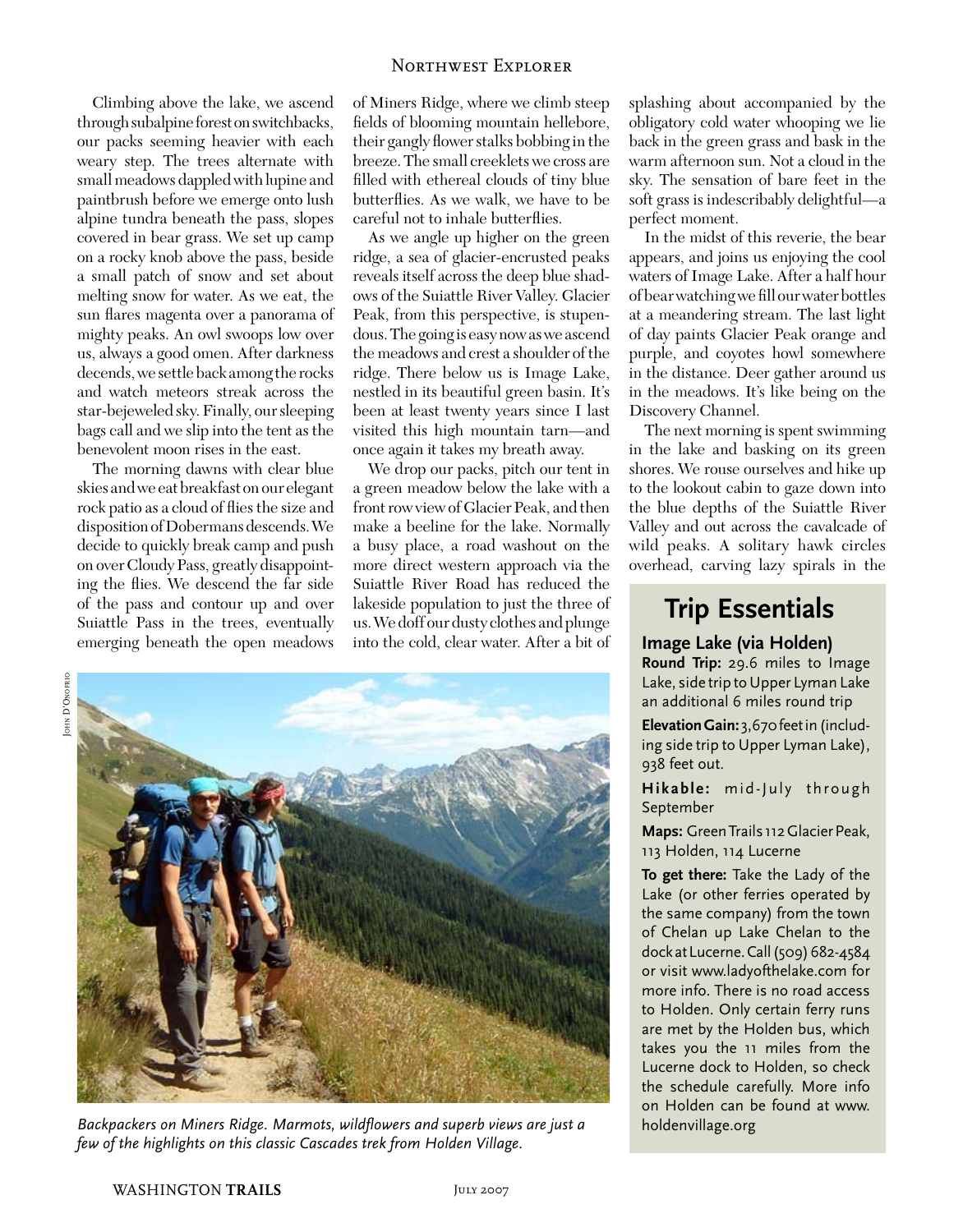### Northwest Explorer



*Glacier Peak from Image Lake. One of the most beautfiul places on earth.*

cloudless sky.

We climb steep heather slopes above the lake. The early evening sun casts a rich golden light on the meadows. We are surrounded by wildly cavorting marmots whistling Dixie. As the sun drops toward the horizon of spires, Glacier Peak shines like a beacon. Although surrounded by muscular peaks, its monarch status is unchallenged. We are serenaded by the evening songs of birds as the last lingering rays of the sun illuminate the great volcano.

Morning brings high, fluffy clouds and pancakes adorned with freshly picked blueberries. We set off to the north and climb to a notch high on the ridge. The icy fortress of Dome Peak is front and center, its complicated gothic ridges wrapped in glaciers. From the notch we scramble up along the crest of the knife-edge ridge to the highest point on Miner's Ridge and a 360-degree view of peaks in all directions. Far below us, the green slopes are fringed with thin bands of trees, like penciled-in moustaches. A thousand feet below us, Image Lake gleams in the sun. We sit amid the bear

grass and watch the marmot floorshow as clouds begin to gather in earnest around Sinister Peak.

A bank of dense cloud passes below us, between our ridge-top perch and Plummer Mountain as the sun breaks through on the western horizon. Our shadows, falling on the clouds below us, are ringed in a rainbow of colors. It's the famous Brocken Spectre! A rare meteorological event, the Brocken Spectre occurs only when shadows are cast downward onto clouds at the exact moment of the setting (or rising) sun. For a brief and exhilarating moment, our aura-enhanced shadows dance among the swirling clouds on Plummer Mountain.

The peaks are cloaked in purple clouds as we descend back to camp through a misty dreamscape, picking our way through the greenery between impressionistic stands of austere alpine trees, soft and indistinct in the gathering evening. A place the elves might call home.

The next morning, we crawl out of the tent into a cloud. Whiteout. The hissing of the stove seems unnaturally loud in the

mist-dampened morning. We drink coffee and listen to our friends the marmots as they tune up for the day's whistling. The clouds lift and we take a morning swim in the silent lake.

By lunchtime dark, big-shouldered clouds return and it rains briefly, big drops splattering in the dust. The rain turns to hail and then abruptly stops. We hike up to the empty horse camp and continue on up through gardens of heather, past gnarled krummholtz and lichen-covered boulders. We stop on a high parapet and watch the surrounding mountains drift in and out of view. Another magical evening enfolds us as the sun goes down, bathing the meadows and lake in rich golden light, the kind of light that makes photographers giddy.

Blue skies return by morning as we break camp and haul our packs up to the lake for one last dip. Our bear rejoins us for a swim before wandering off, snout dipping in the copious blueberries. With a pang of regret, I hoist my pack and set off over the green meadows, saying my goodbyes to Image Lake.

We spend the day moving through